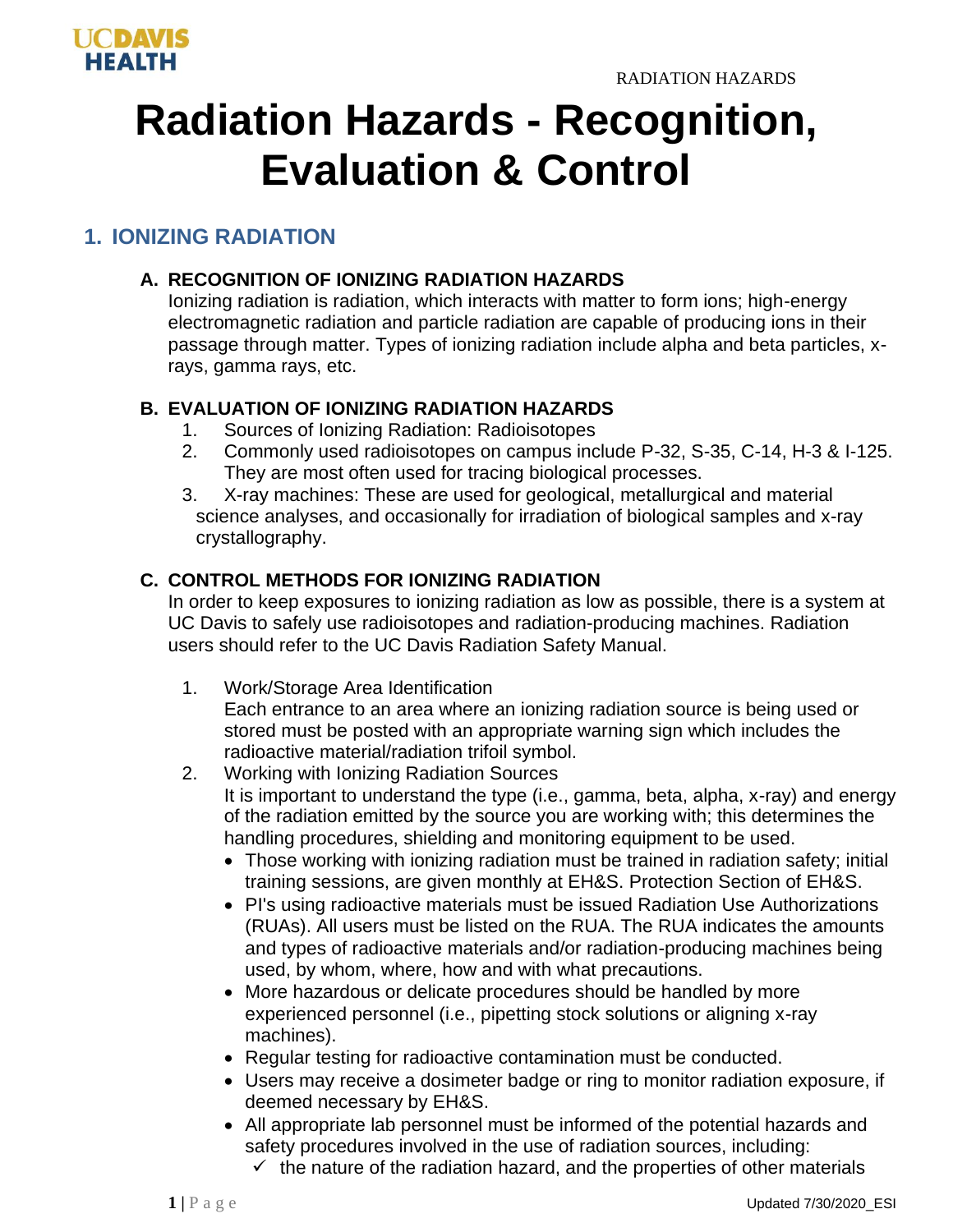

being used which could affect exposure.

- $\checkmark$  radiation detection instrumentation, and how to use it.
- $\checkmark$  preventing exposure (shielding, remote handling tools, dry runs, contamination control, protective clothing).
- $\checkmark$  appropriate waste disposal practices.
- $\checkmark$  general lab safety; housekeeping.
- $\checkmark$  emergency quidelines.
- Refer to the UC Davis Radiation Safety Manual, laboratory protocol, supervising professor or EH&S, if unsure of any of the above.

## **2. NON-IONIZING RADIATION**

## A. **RECOGNITION OF NON-IONIZING RADIATION HAZARDS**

Non-ionizing radiation is electromagnetic radiation that is not of sufficient energy to ionize matter, though it is capable of damaging the human body. Non-ionizing radiation can cause photochemical and thermal effects by exciting electrons in atoms to higher energy levels, and by producing molecular excitation. Lasers, radio-frequency and microwave radiation, IR radiation, and UV radiation are all examples of non-ionizing radiation.

## B. **EVALUATION OF NON-IONIZING RADIATION HAZARDS**

- 1. Sources of Non-Ionizing Radiation
	- UV Radiation

Chronic exposure to UV radiation may cause premature skin aging, excessive wrinkling of the skin, skin cancer, and cataracts (opacities in the lens of the eyes).

- i. UV-A (315 400 nm) "Black Light". Effects include tanning (and some burning) of the skin, and fluorescing of ocular media (corneal and lens effects).
- ii. UV-B (280 315 nm) "Erythemal UV". Effects include "sunburn" of the skin, inflammation of the cornea of eye, and cataracts.
- iii. UV-C (100 280 nm) "Germicidal UV". Principal effect is inflammation of the cornea of the eye.
- IR Radiation
	- i. IR-A (700 nm 1.4 mm) "Near IR". High intensity may cause skin burns and retinal thermal injury.
	- ii.  $IR-B$  (1.4 3.0 mm) and IR-C (3.0 mm 1 mm) "Far IR". High intensity may cause skin burns and corneal inflammation.
- Radio-frequency (RF) and Microwave (MW) Radiation
	- i. RF (0.3 30 MHz) and MW (30 MHz 300 GHz) Effects may include formation of cataracts, neurological effects, male sterility and possibly cancer
- Laser Radiation ("Light Amplification by Stimulated Emission of Radiation") i. Lasers may emit UV, visible or IR radiation.
	- ii. Laser radiation has unique properties: monochromatic (one wavelength emitted), coherent (all waves in phase), highly directional (low beam spreading), high energy density.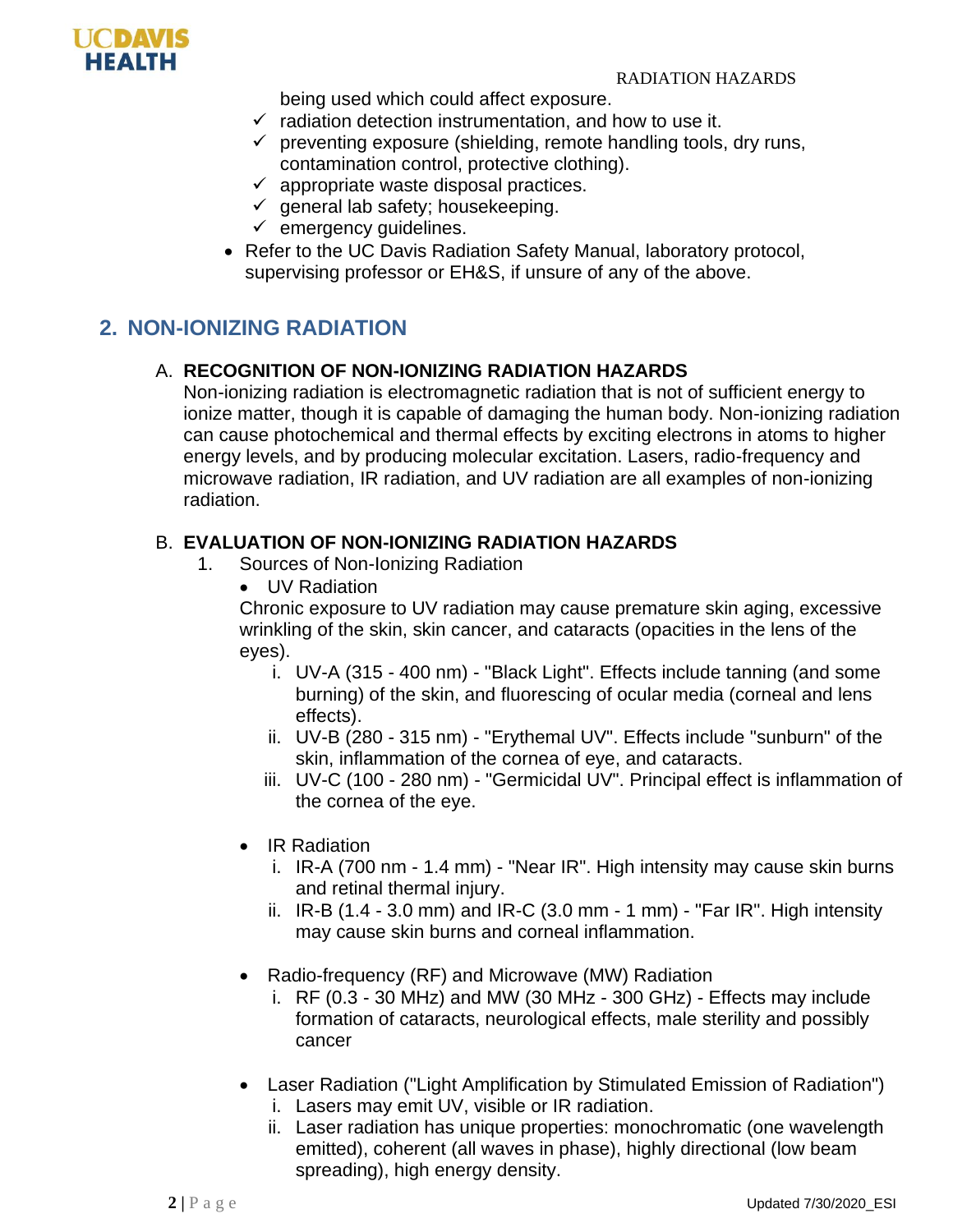



- iii. Additional laser hazards
	- $\checkmark$  Electrical most lethal hazard! Only qualified individuals may perform laser power supply service or maintenance.
	- $\checkmark$  Chemical dyes in liquid laser media, toxic gases.
	- $\checkmark$  X-radiation from high voltage vacuum tubes.
	- $\checkmark$  Fire Class 4 laser beam (generally IR laser).
	- $\checkmark$  Mechanical ergonomic injuries.

## C. **CONTROL METHODS FOR NON-IONIZING RADIATION**

1. UV Radiation

Eye protection (goggles, safety glasses, face shields) and protective clothing should be worn when working with high-level UV sources, which should be enclosed or shielded to prevent exposures. When fully enclosed and interlocked UV sources are used, protective eye-wear and clothing are not needed.

2. IR Radiation

Same as for UV (eye and skin protection). Measures to avoid hyperthermia (overheating of the body) may be needed

- 3. Radio-frequency (RF) and Microwave (MW) Radiation Sources must be properly isolated and shielded
- 4. Laser Radiation

Lasers are classified Class 1-4, depending upon their capacity to produce injury. Each class is governed by specific regulations regarding engineering, administrative and personal protection control measures:

- Class 1 (exempt laser) i.e., laser in CD player
	- $\checkmark$  laser should be labeled.
	- $\checkmark$  laser must be enclosed and interlocked (for fully-enclosed Class 3b or 4 laser).
- Class 2 (low power laser) i.e., bar code scanner
	- $\checkmark$  laser must be properly labeled.
	- $\checkmark$  do not stare into the beam!
- Class 3a (medium power laser) i.e., laser pointer
	- $\checkmark$  laser must be properly labeled and area sign ("Caution") should be posted in some cases.
	- $\checkmark$  do not stare into beam or view directly with optical instruments.
	- $\checkmark$  eye protection may be needed in rare circumstances.
- Class 3b (medium power laser) i.e., some research lasers
	- $\checkmark$  laser must be properly labeled and area sign ("Danger") must be posted.
	- $\checkmark$  laser operators must be adequately trained (including laser safety).
	- $\checkmark$  written operational safety procedure is highly recommended.
	- $\checkmark$  many engineering controls are required (keyed master switch, beam stops, laser interlocks, etc.).
	- $\checkmark$  laser controlled area must be established.
- Class 4 (high power laser) i.e., most medical & research lasers
	- $\checkmark$  all measures listed above for Class 3b lasers.
	- $\checkmark$  avoid eye or skin exposure to direct or scattered (specular and diffuse)